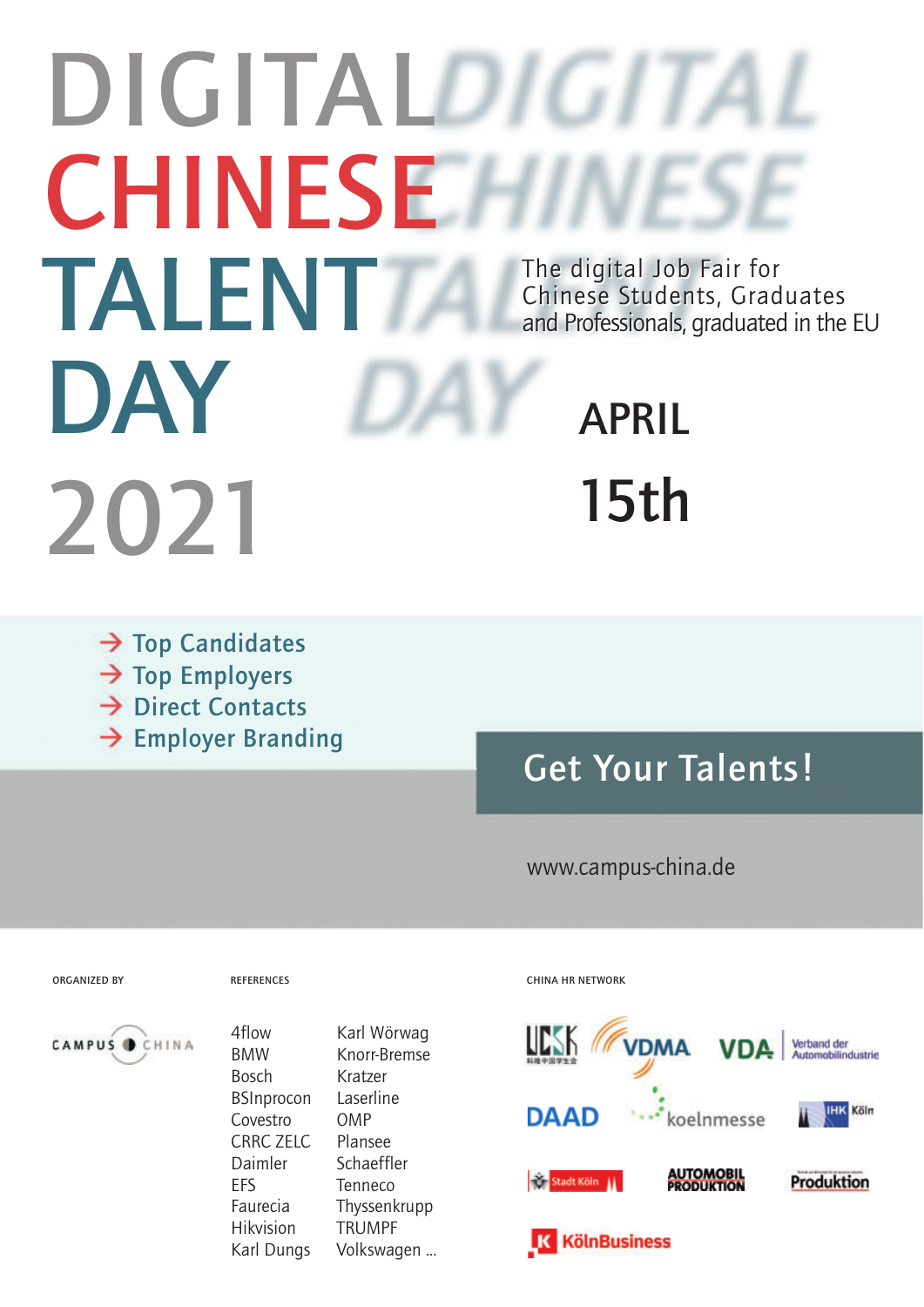#### **Chinese Graduates and Professionals**

**During the job fair DIGITAL CHINESE TALENT DAY on April 15th, 2021** for the 3rd time employers from industries like **automobile, consulting, electronics, energy, engineering, FMCG, finance, health, IT, logistic, mechanic, mechatronics, pharmaceutics and tourism/travel** will meet with highly qualified Chinese graduates and professionals with technical, scientific and economic backgrounds.

The DIGITAL CHINESE TALENT DAYS follows the event in October **DIGITAL CHINESE TALENT DAY** 2021 and also the physical CHINESE TALENT DAYS normally held in Cologne, CongressCentrum for more than 10 years.

Candidates, who graduated in Germany/Europe, are an essential source for companies operating in China. The **DIGITAL CHINESE TALENT DAY**provides new and efficient services to approach this exclusive group of highly qualified candidates.

Prior to the job fair, the job board CHINESE TALENT BOARD can be used for selecting appropriate candidates and for inviting them to interviews.



**||||**



#### **Review 2020**

Beside numerous medium sized companies, HR managers from global players like **4flow, Audi China, Bosch China, Boschrexroth, BSH Home Appliances, CRRC ZELC Verkehrstechnik, Dompatent, Faurecia, 4flow, Heraeus, OMP, Thyssen, TRUMPF, Volkswagen (China) Investment, Volkswagen Automatic Transmission Dalian, Volkswagen Automatic Transmission Tianjin** were represented.

#### **Feedback from a client one week after the fair:**

- In just one day, we had 28 interviews thanks to the DIGITAL CHINESE TALENT DAY
- $\bullet$  from which we spoke to 15 different candidates (excluding short chats in entertainment room)
- 11 candidates went to the next round: Job Day  $+$  Presentation Challenge
- $\bullet$  8 candidates made it until the last application step
- 2 Consultants for Germany: 1 will receive a proposal
- 2 Consultants for China: 1 will receive a proposal  $+$  the other one will also receive a proposal if willing to start up in Belgium (approx. 1 year, later on move to Shanghai)
- 4 Support Engineers for Belgium: 1 will receive a proposal  $+3$ others are still in the running





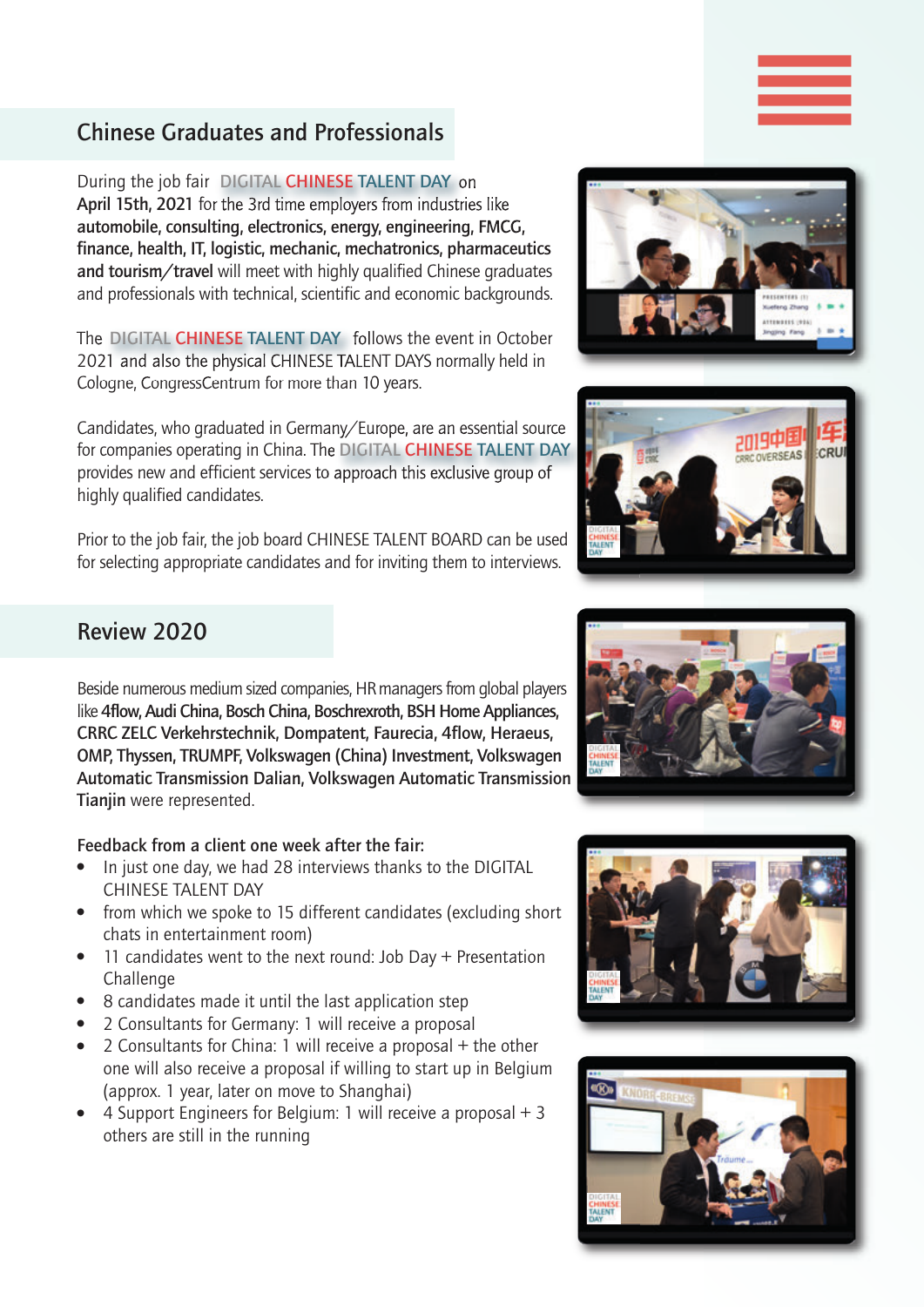## **Candidates Structure**

More than 15,000 **Chinese students, graduates and professionals** are currently registered at the job board. The applicant profile of each candidate is reviewed by our team and only accepted if the requirements are met.

#### **Professional backround**

| 45% | Engineering                |
|-----|----------------------------|
| 30% | <b>Business Management</b> |

- 7% Natural Sciences & Mathematics
- 7% Information Technology
- 11% Others

#### **Career Level**

| Expert             | 8%  |
|--------------------|-----|
| Young Professional | 22% |
| Graduate           | 48% |
| Student            | 22% |

#### **Top10 Universities**

Munich Cologne Berlin Frankfurt **Stuttgart** Aachen Dusseldorf Dresden Amsterdam

| Search for Talents by                        |                                    | 15281 profiles matching your search                                                 |  |
|----------------------------------------------|------------------------------------|-------------------------------------------------------------------------------------|--|
| Keyword(s)                                   | You are viewing 1 to 10            |                                                                                     |  |
| Include fulltext search in                   |                                    |                                                                                     |  |
|                                              | « Previous 1 2 3 4 5 Next »        |                                                                                     |  |
| Field of studies                             |                                    |                                                                                     |  |
| Select Options                               | ID.<br>9239                        | Li Duan<br>Studies: Business Management                                             |  |
| Career interest                              |                                    | University: Changsha / Central South Univ                                           |  |
| Select Options                               | CAREER<br>$-$                      | Languages: Mandarin, English, German<br>Profile                                     |  |
| <b>Current Career status</b>                 |                                    |                                                                                     |  |
| Select Options                               | ID                                 | Ran Zhuo                                                                            |  |
|                                              | 9238                               | Studies: Engineering                                                                |  |
| Willing to work                              |                                    | University: Berlin / TU-Berlin<br>Languages: Mandarin, English, German              |  |
| Germany<br>- Select Options                  | CAREER                             | Profile                                                                             |  |
| $\Box$ China                                 | ID                                 | Sinan Koca                                                                          |  |
| - Select Options                             | 7866                               | Studies: Business Management                                                        |  |
| <b>D</b> Other Countries                     |                                    | University: Duisburg / Duisburg University<br>Languages: Mandarin, English, German  |  |
|                                              | CAREER<br><b>Contract Contract</b> | Profile                                                                             |  |
| Languages                                    | ID.                                | <b>SHI Xueyi</b>                                                                    |  |
| $\Box$ Mandarin                              | 5309                               | Studies: Jurisprudence / Law                                                        |  |
| □ Cantonese                                  |                                    | University: Beijing / Beijing Technology and                                        |  |
| $\Box$ English                               | CAREER<br><b>Contract Contract</b> | University/Beijing<br>Languages: Mandarin, English, German                          |  |
| $\Box$ German                                |                                    | Profile                                                                             |  |
| Others:                                      |                                    |                                                                                     |  |
| French, Spanish                              | ID                                 | <b>Weiliang Guo</b>                                                                 |  |
|                                              | 7046                               | Studies: Information Technology<br>University: Hamburg / Pusan Univerisity of       |  |
|                                              | <b>CAREER</b>                      | Languages: Mandarin, Cantonese, English                                             |  |
|                                              | -                                  | Profile                                                                             |  |
| Place of Birth (by Region)<br>Select Options |                                    |                                                                                     |  |
|                                              | ID:                                | Yabei Zhang                                                                         |  |
| Desired salary                               | 6014                               | Studies: Logistic                                                                   |  |
| Select Options                               | CAREER                             | University: Rooterdam / Erasmus Universit<br>Languages: Mandarin, English           |  |
|                                              |                                    | Protile                                                                             |  |
| Search Talents                               | ID                                 | <b>Till Engelhard</b>                                                               |  |
|                                              | 1022                               | Studies: Other/Not Classified                                                       |  |
|                                              | CAREER                             | University: Cologne / University of Cologne<br>Languages: Mandarin, English, German |  |
|                                              | <b>Contract Contract</b>           | Profile                                                                             |  |

**||||**

#### **You can use our job board to manage important workflows:**

- Post your company profile and vacancies.
- Screen and select of appropriate talents within the system.
- Prioritize candidates by four grades.
- $\bullet$  Invite and follow-up with candidates.
- $\bullet$  Schedule video interviews in a shortlist per recruiter
- Access candidate profiles and CV during video interview
- Introduce your company and career perspectives via company presentation.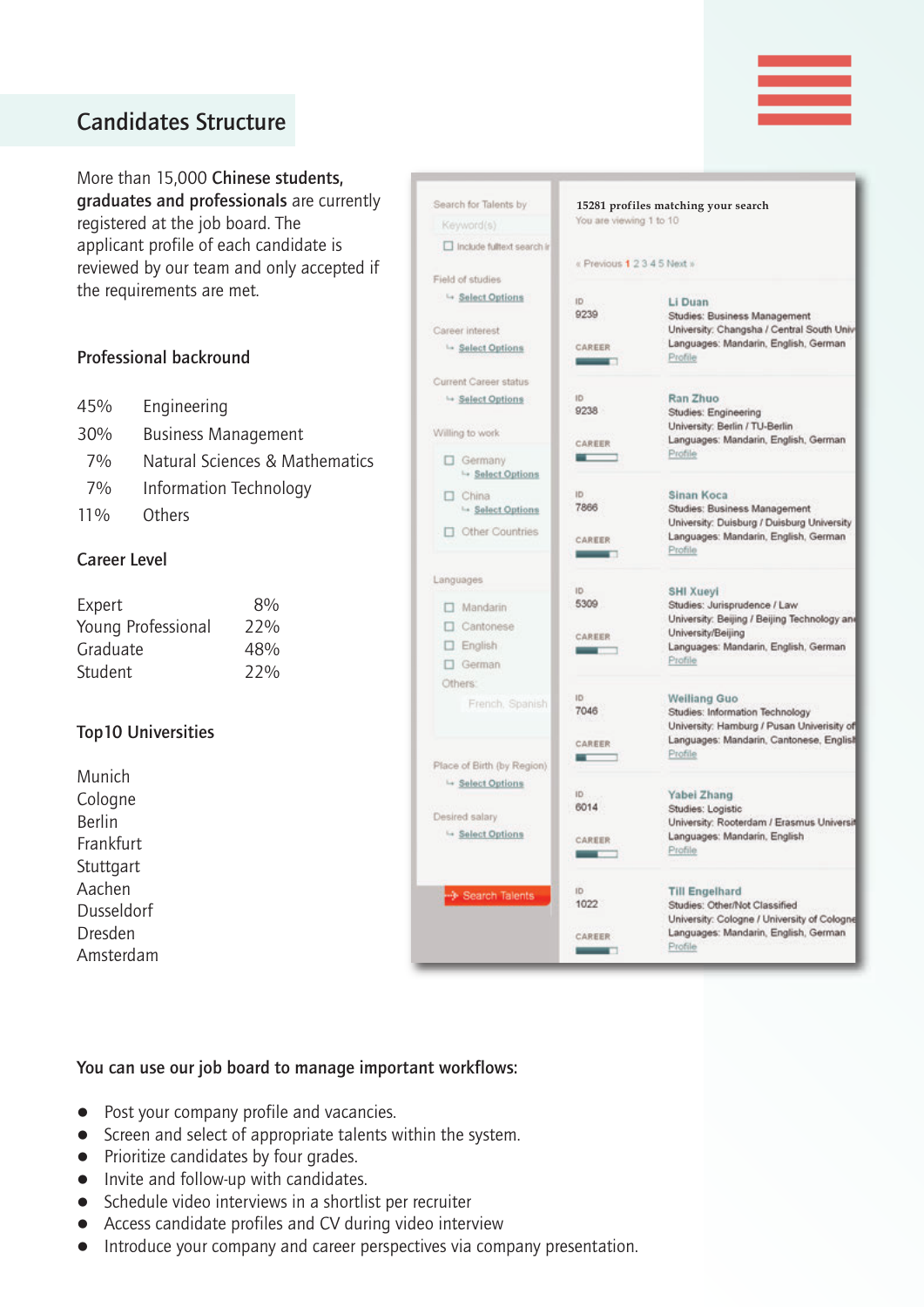#### **Workflow and Timeline**



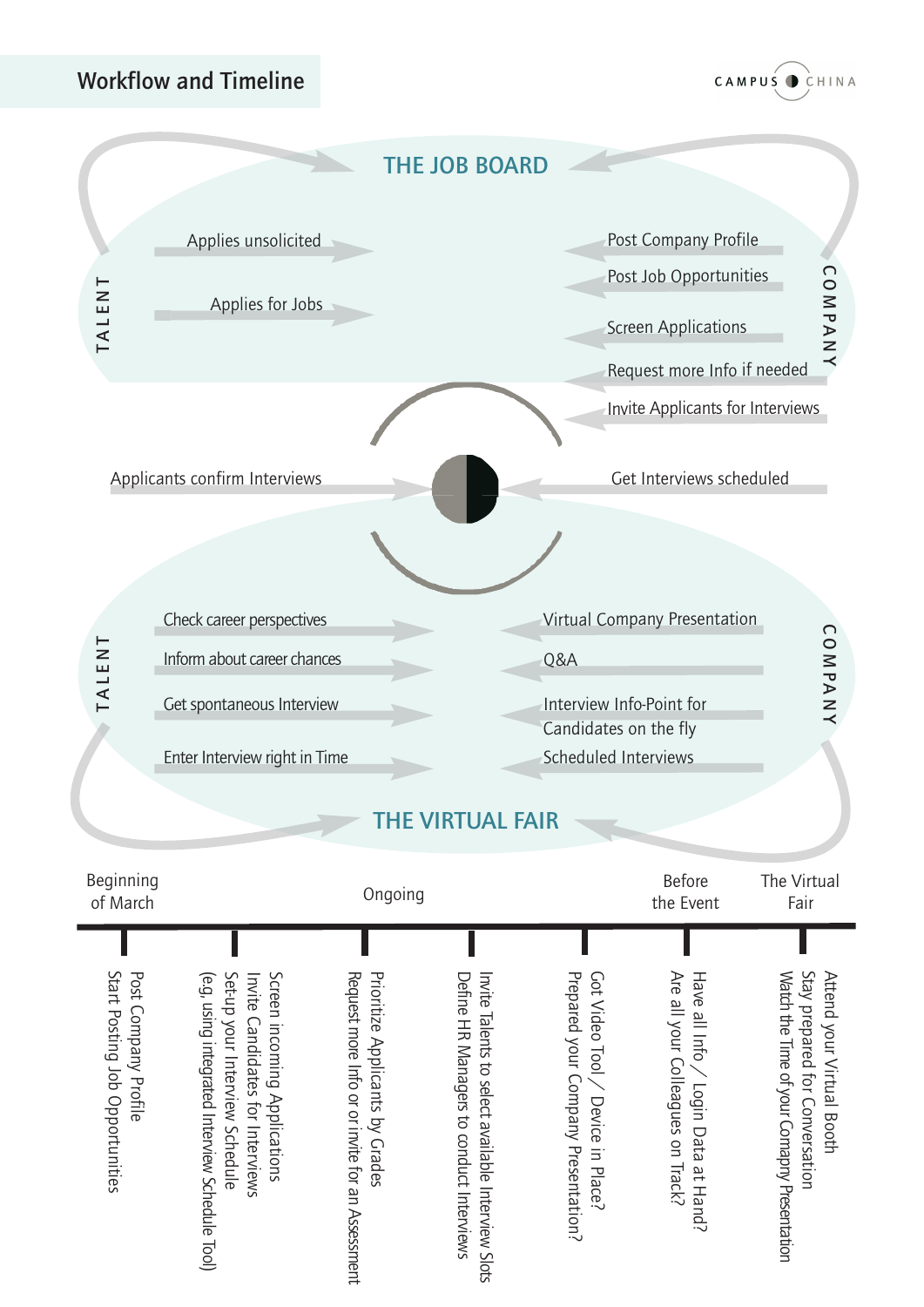#### **(Workflow & Management)**

#### **T A L E N T A c c o u n t**

#### **EMPLOYER Account**

| Jobtitle:<br>Job posted:<br>Applied for:<br>Contact person:<br>Company: | Customer Application<br>2020-09-23<br>2020-10-26<br>Li-Ming Wang<br>Test Inc. | Your interview slot was confirmed.<br>Note, time slots show european time.<br>15:00 15:20 1 | <b>ID</b><br>14207<br>CAREER<br>APP-DAY<br>2020-09-06 | Test Test<br><b>Studies: Engineering</b><br>University: Business Management / RWTH /<br><b>Aachen University</b><br>Languages: Mandarin<br>Profile | REVIEW<br>2020-09-06<br><b>INTERVIEW</b><br><b>D</b> invited<br>Li-Ming<br>Wang | г                                |
|-------------------------------------------------------------------------|-------------------------------------------------------------------------------|---------------------------------------------------------------------------------------------|-------------------------------------------------------|----------------------------------------------------------------------------------------------------------------------------------------------------|---------------------------------------------------------------------------------|----------------------------------|
| z<br>ш<br>⋖<br>$\overline{2}$                                           |                                                                               | Enter interview - Cancel the slot                                                           | SELECT ALL<br>Compose email                           |                                                                                                                                                    | / Invite to interview                                                           | ℥<br>᠊ᢏ<br>┍<br>C<br>≺<br>┯<br>ᆽ |

#### **How does it work?**

#### Employer:

- Select applicant and invite talent for an
- interview.
- Get interview confirmed

#### Talent:

1

- Gets a notification that he/she is



- invited for an interview.
- Chooses an interview slot from employer's scheduler (green slots are still available)
- Gets reminder to enter the interview right in time.

#### Set-up:

3

- Tell us from when to when you are available
- Tell us the length of your interview slots

|   | 52 - 100 - 100 - 250 -<br><b>Interview shortlist</b> | <b>DIGITAL CHINESE TALENT DAY</b> |                                                                                    |
|---|------------------------------------------------------|-----------------------------------|------------------------------------------------------------------------------------|
|   | time zone                                            |                                   | Li-Ming Wang                                                                       |
|   | EU   CN                                              |                                   | (Enter interview room)                                                             |
|   | 09:00 16:00                                          |                                   |                                                                                    |
|   | 09:20 16:20                                          |                                   |                                                                                    |
| 3 | 05:40 16:40                                          |                                   |                                                                                    |
|   | 10:00 17:00                                          |                                   |                                                                                    |
|   | 10:20 17:20                                          |                                   |                                                                                    |
|   | 10:40 17:40                                          |                                   |                                                                                    |
|   | 11:00 18:00                                          |                                   |                                                                                    |
|   |                                                      |                                   | 11:20 18:20 Mr Test Test (CN) (gpen the candidate's profile - interview confirmed) |
|   | 11:40 18:40                                          |                                   |                                                                                    |
|   | 12:00 19:00                                          |                                   |                                                                                    |
|   | 12:20 19:20                                          |                                   |                                                                                    |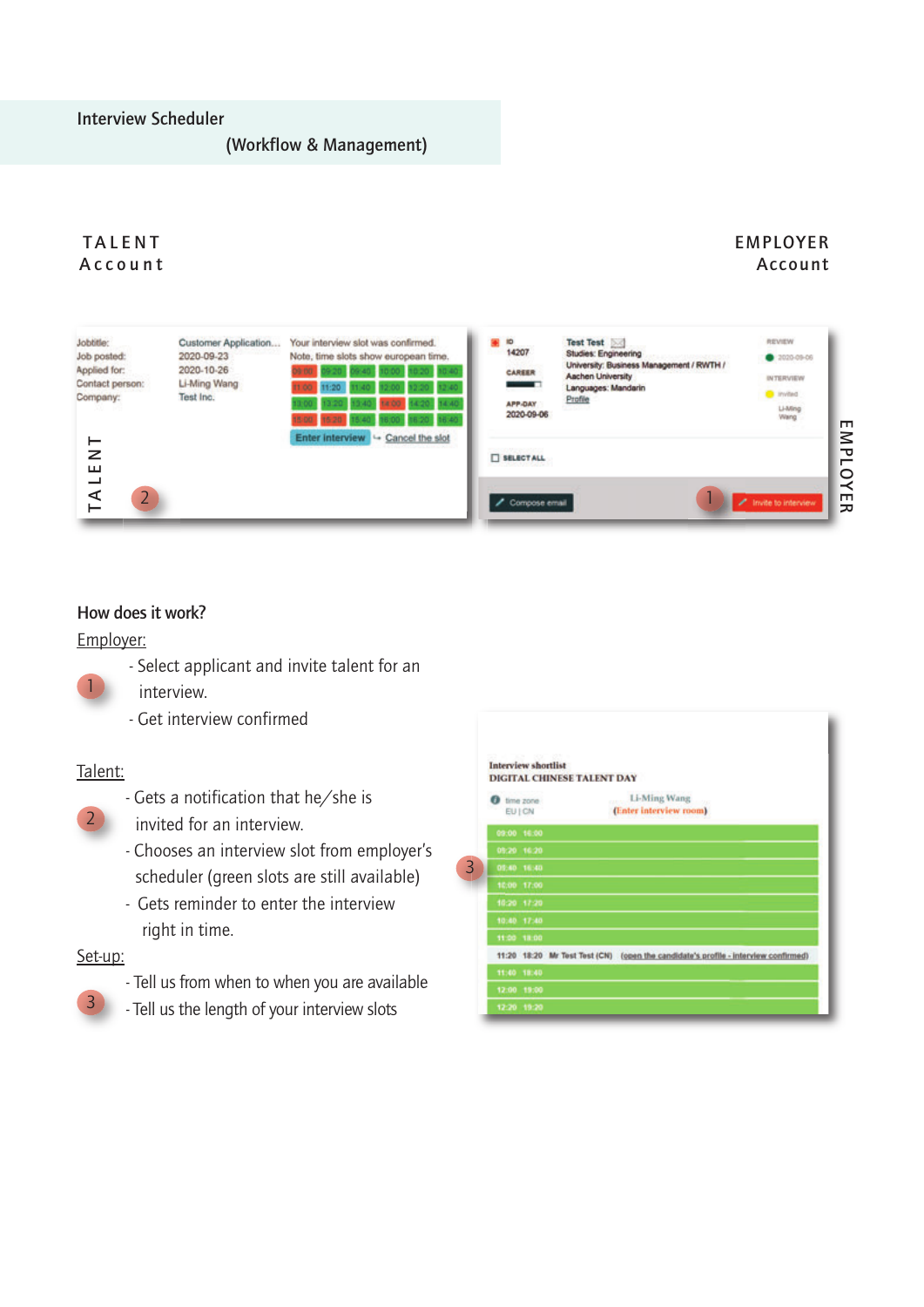

#### **References/Feedback**

"Thanks again for doing a great job! We had a very good experience and talked to many good candidates. **||||** We hired our first candidate within 2 weeks and we offered 6 contract proposals". Iris Van Aert, Talent Acquisition Professional, OMP

After the CHINESE TALENT DAYS we have interviewed 15 candidates and even invited some of them to our plant in Germany. Now we are going to recruit two or three. Overall, the event was very successful for Wörwag."

Kemin Chi, General Manager, WÖRWAG

"It is impressive that we had so many applicants registered for the talent days. Schaeffler is a technology oriented company, 50% engineering candidates means we absolutely chose the right recruitment platform. Thank you very much for all your support during the event!"

Cao Yueyan, HR Manager - Employer Branding & Recruitment, Schaeffler Greater China

"Thank you for the great support during the job fair Chinese Talent Days. We have selected 47 candidates for face to face interviews."

Kevin Yuan, HR Marketing and Recruiting, Daimler Greater China Ltd.

"Thanks for the preparation of the Chinese Talent Days. During the job fair we have selected at least 20 resumes for next round interviews. Thanks again and keep in touch in future." Robin Hao, Director HR, Benteler Automobiltechnik

"We have invited 26 candidates for a 2nd interview after the job fair CHINESE TALENT DAYS." Zhao, Weiwei, HR Talent Acquisition Team, BSH Home Appliances Holding (China) Co., Ltd.

"Thank you so much for the systematic organization & comprehensive preparation. I'm very pleased with the result Kern-Liebers has achieved during the two days." Sarah Tong, HR Manager – China, KERN-LIEBERS (TAICANG) CO., LTD

"The Chinese Talent Days has been a great success from our point of view. Thank you for your perfect organization." Volker Bleischwitz, Technical Sales Tube + Pipe Plants, SMS Meer GmbH

"We have already closed nine offers for our China plants. And we are still interviewing more potential candidates. This is the 5th year we successfully recruited candidates from the Chinese Talent Days." JingXian (Jean) Xi, Human Resources Manager, thyssenkrupp Presta Steering China

"We have already issued our offers to our preferred candidates. Thanks a lot for your organization of such big events. Both firms and candidates gained great benefits from it!" Ken Yin, TENNECO Shanghai Tech Center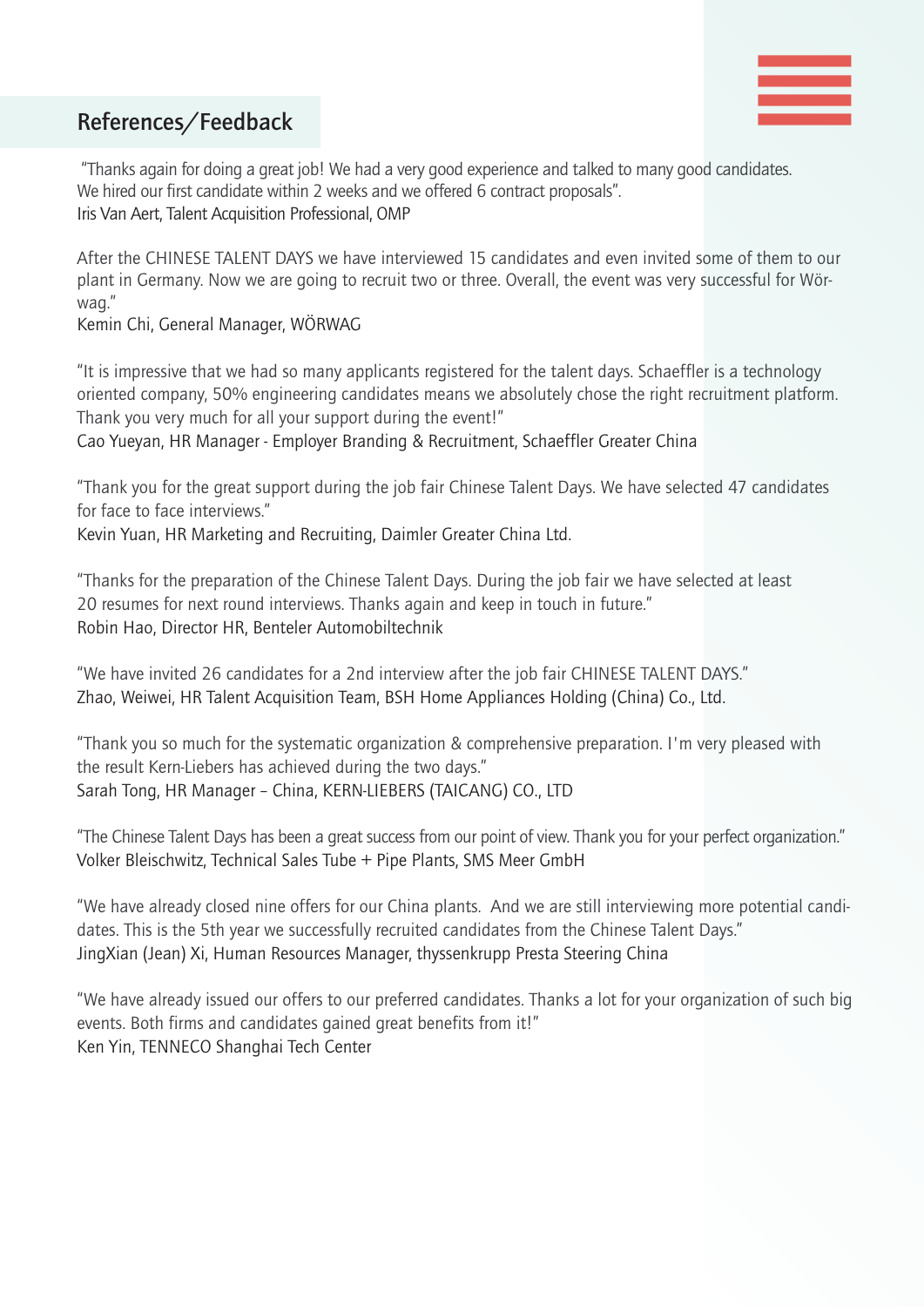## **Your Participation**

# **||||**

#### **Option 1: PREMIUM PARTNER**

**For companies with extensive recruiting activities and focus on employer branding:**

The Fair

- Free participation of up to 8 persons
- Virtual booth
- Interviews in up to 4 interview rooms with integrated interview scheduler
- Interviews on the fly in your virtual booth
- Company presentation
	- Up to 45 minutes including Q & A
	- Announcement at event agenda

The Job Board

- Immediate access to the Jobboard until May 15
- Posting of the company profile on the Chinese Talent Board (from the time of registration onward)
- Unlimited number of job postings (from the time of registration onward)
- Unsolicited applications (from the time of registration onward)
- Access to the profiles of qualified Chinese candidates (unlimited)
- Up to 400 CV downloads
- Free use of up to 4 integrated interview schedules
- Candidate management (from applicant screening to interview invitation)
- Your job vacancies published in 4 jobletters sent to 15,000 talents

Employer Branding

- Preferable positioning of the company logo on the website
- Preferable positioning of selected job postings on the job board
- Highlighting of selected job postings on important Chinese social media platforms in Germany and at WeChat
- Highlighting of the company logo and selected job postings in our newsletter CAMPUS CHINA NEWS

Additional Option

- Group account for corporations showing all participating entities
- There are even more additional options. Please double check the order form.

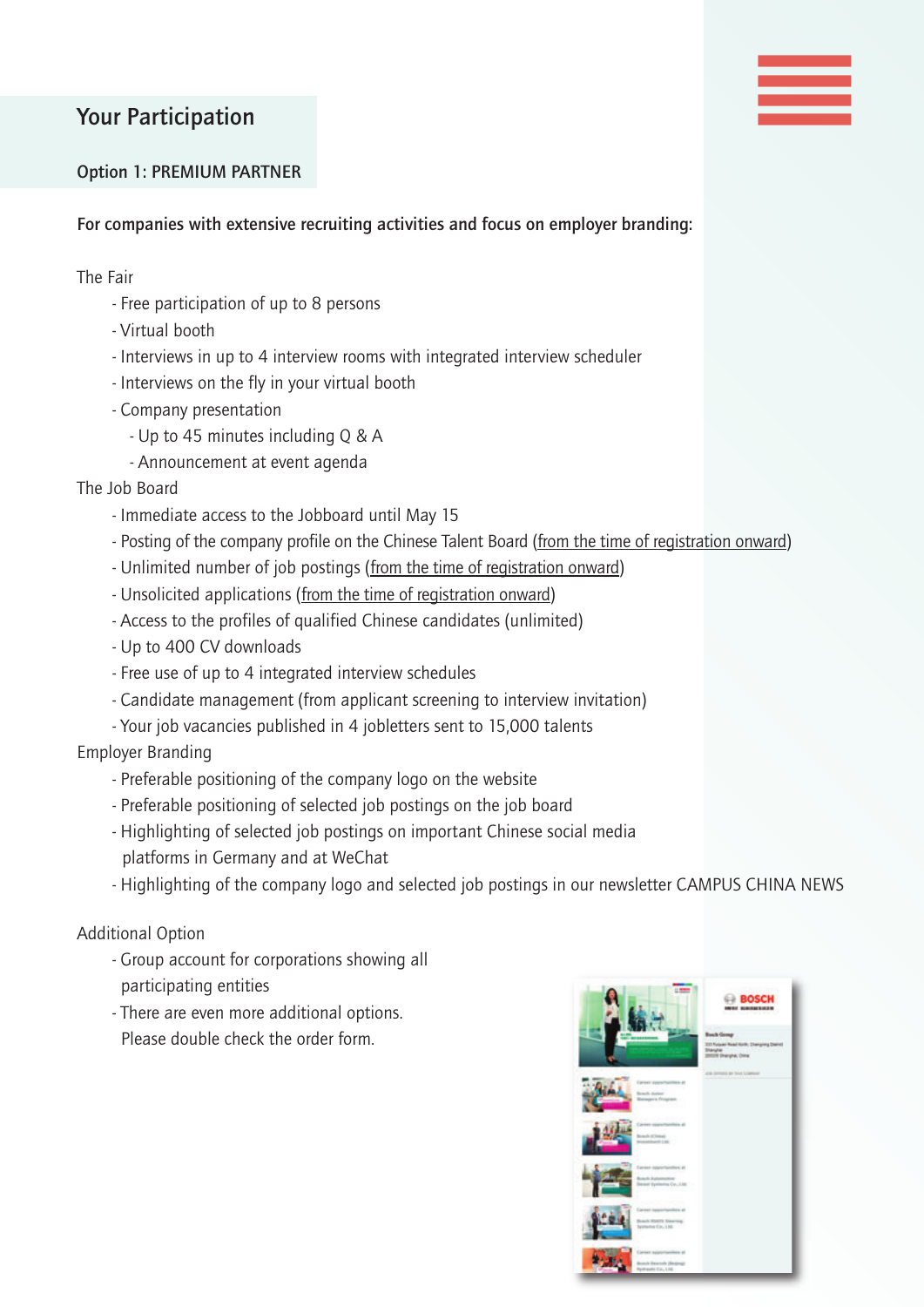#### **Your Participation**

#### **Option 2: BASIC PACKAGE**

The Fair

- Free participation of 2 persons
- Virtual booth
- Interviews in 1 interview room with integrated interview scheduler

**||||**

- Interviews on the fly in your virtual booth
- Company presentation
	- Up to 45 minutes including Q & A
	- Announcement at event agenda
- The Job Board
	- Access to the job board from March 1st until May 15th
	- Posting of the company profile on the Chinese Talent Board from March 1st
	- Up to 12 job postings on the job board from March 1st
	- Unsolicited applications (service free of charge)
	- Access to the profiles of qualified Chinese candidates (unlimited)
	- Up to 50 CV downloads
	- Free use of 1 interview schedule
	- Candidate management (from applicant screening to interview invitation)

#### **Option 3: EDUCATIONAL INSTITUTION**

For Educational Institutions / Universities that offer Bachelor and/or Master degrees, MBA programs, language courses, or studies abroad

The Fair

- Free participation of 2 persons
- Virtual booth
- Interviews in 1 interview room with integrated interview scheduler
- Interviews on the fly in your virtual booth
- Company presentation
	- Up to 45 minutes including Q & A
	- Announcement at event agenda
- The Job Board
	- Access to the job board from March 1st until May 15th
	- Posting of the institution profile on the Chinese talent board from March 1st
	- Up to 12 programs on the job board from March 1st
	- Unsolicited applications (service free of charge)
	- Access to the profiles of qualified Chinese candidates (unlimited)
	- Up to 50 CV downloads
	- Free use of 1 interview schedule
	- Candidate management (from applicant screening to interview invitation)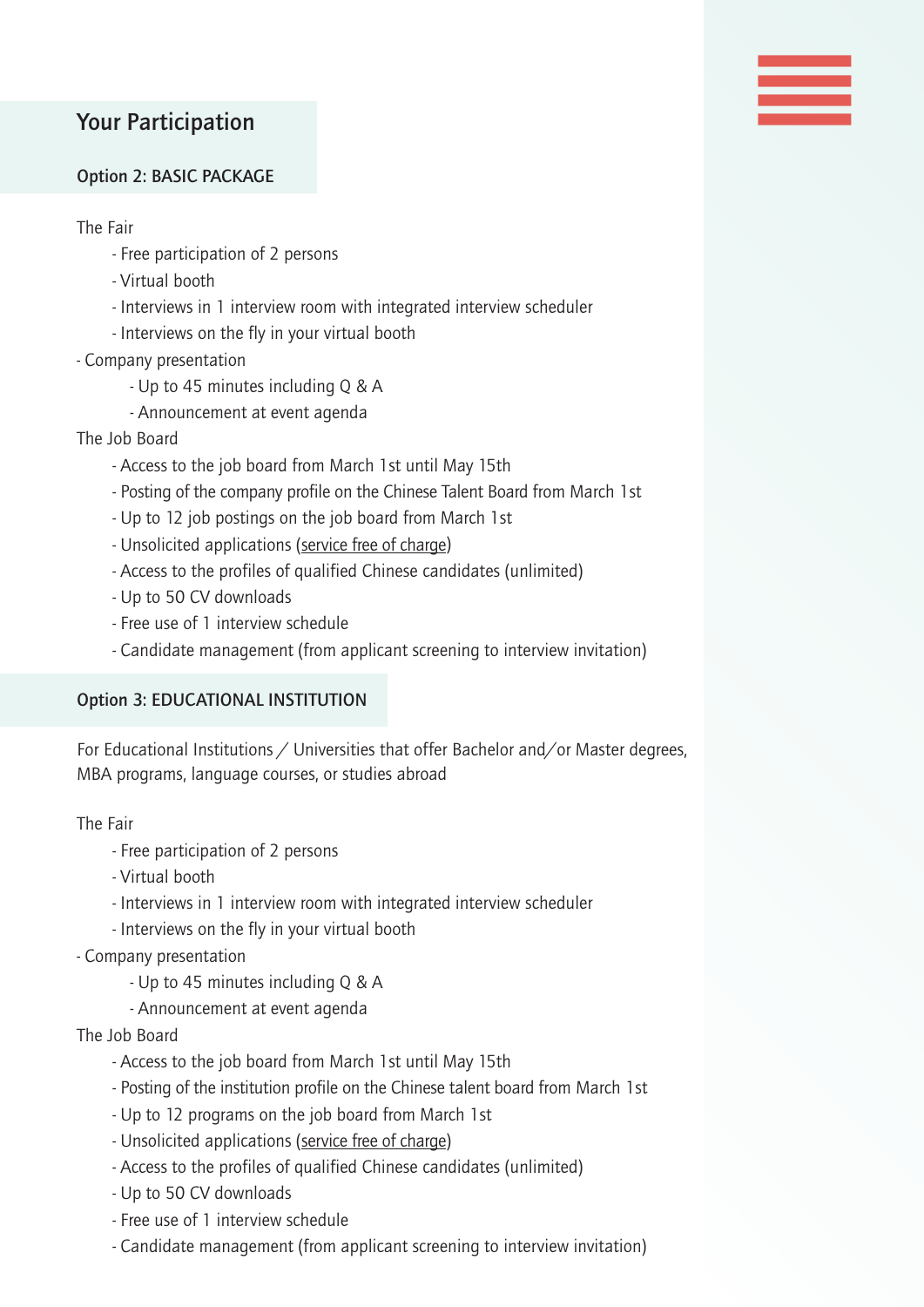#### **Additional Options: EXTEND YOUR PRESENCE (Services to book separately)**

**Extended use of job board:** - Extended access to the job board until the end of 2021 Show permanent presence at the Chinese community in Germany/Europe and benefit from six additonal job postings to adress talents right in time.

**||||**

Persons at virtual stand: **Fig. 2018** - Additional persons at your stand Do you want to involve more than two colleagues at your stand e.g to represent another entity within your company? Just choose according option while your booking.

**Direct mailing:**  $\qquad \qquad$  - Direct Mailing to 15,000 registered Chinese talents You might want to give your brand and/or job opportunities an additional push. We will send your news to every Chinese talent that has registered at CAMPUS CHINA.

**Additional company presentation:** - Introduce your company in front of Chinese Talents Do you represent a group of companies? We might set-up additional company presentations for each of your entities attending the fair.

**Additional interview schedule:** - Online recruiter accounts for virtual interviews You might want to get interviews scheduled for more than one recruiter. Just let us know. We will set-up additional schedules according to your individual needs: recruiters availability, time slots to offer, interview room and the contact name that talents meet and adress.